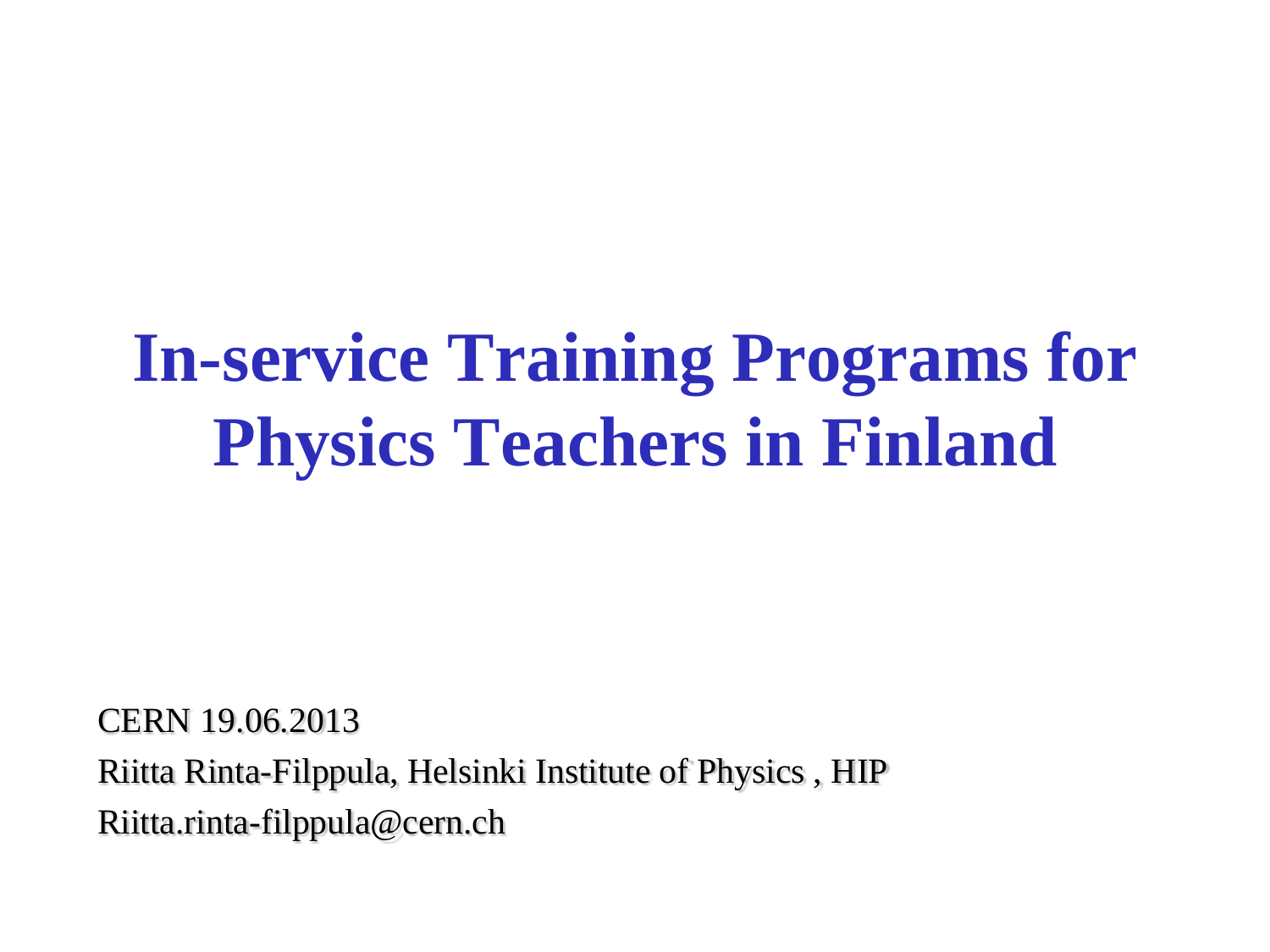# **Organized by: Luma centres**

### **1. Physics departments of universities**

**HIP** is a physics research institute of Helsinki, Aalto, Jyväskylä, Lappeenranta and Tampere university

- Programs of the Luma(sience) centres, 10 learning centres
- 1 week in-service training courses during the summer holiday
- 1-2 days programs
- Higgs exhibition in Heureka (Science centre) Autumn 2014

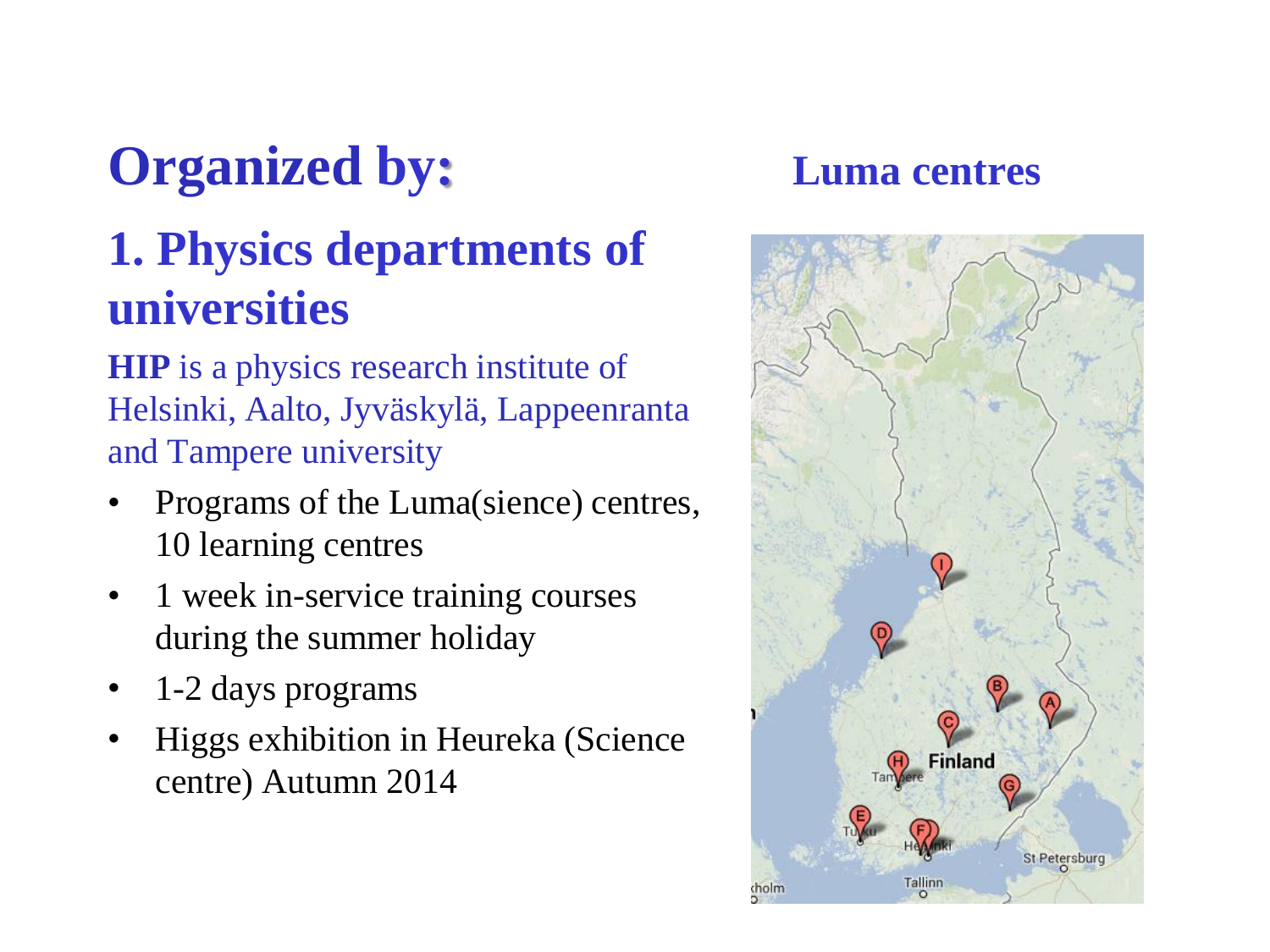**2. Finnish Association for Teachers of Matematics, Physics, Chemistry and Informatics MAOL ry** 36 local member organisations all around Finland

- Weekend training, 3 times per a year, state level training
- Other training courses,
	- e.g. Masterclasses for physics teachers, spring 2014, state level training
	- Many visits and learning circles on the local level

### **3. Finnish National Board of Education**

- Funding for educational projects
- In-service training for Physics Teachers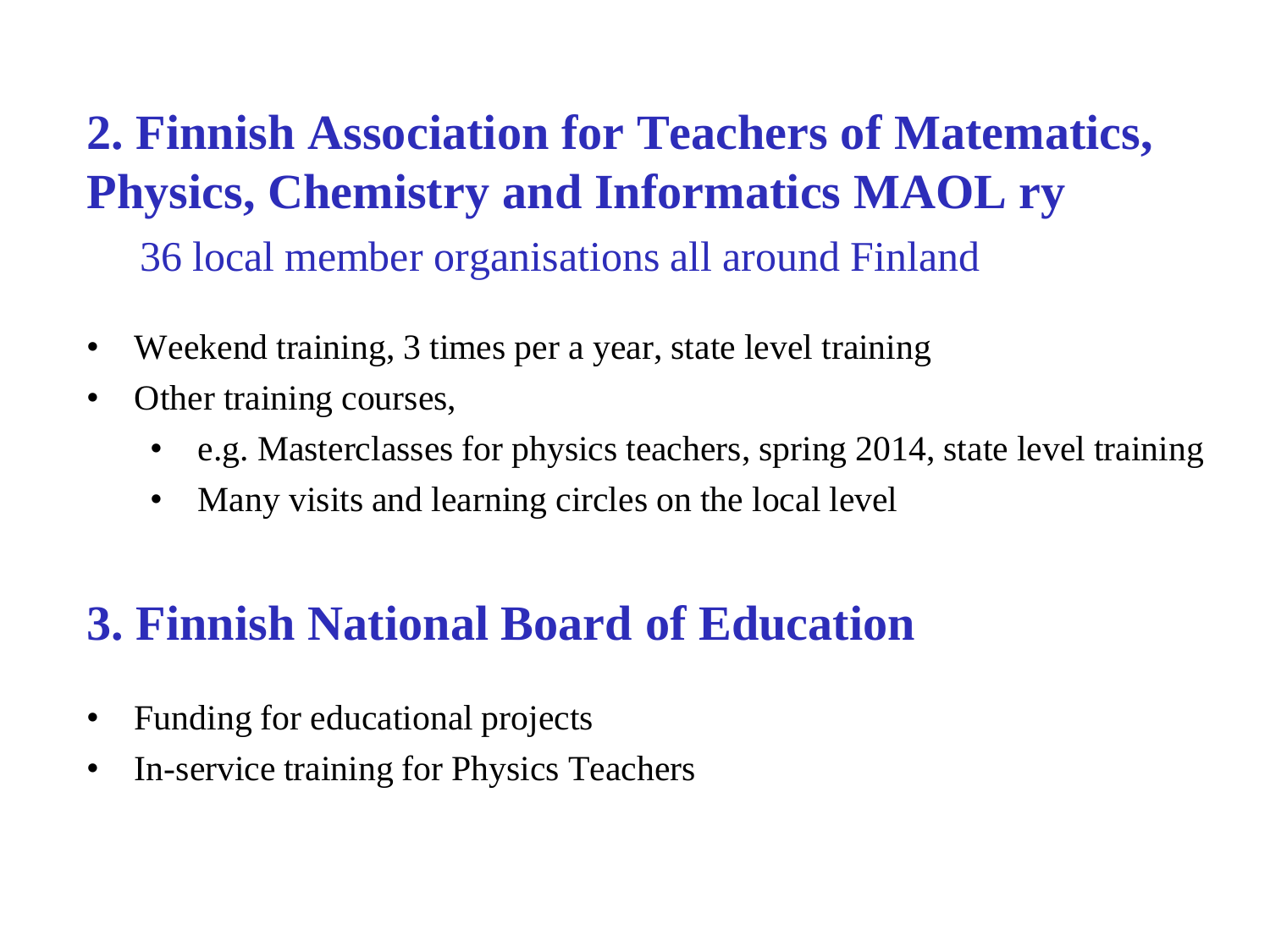### **4. CERN Co-operation Networks for Schools in Finland (part of HIP activities)**



Picture, Michael Hoch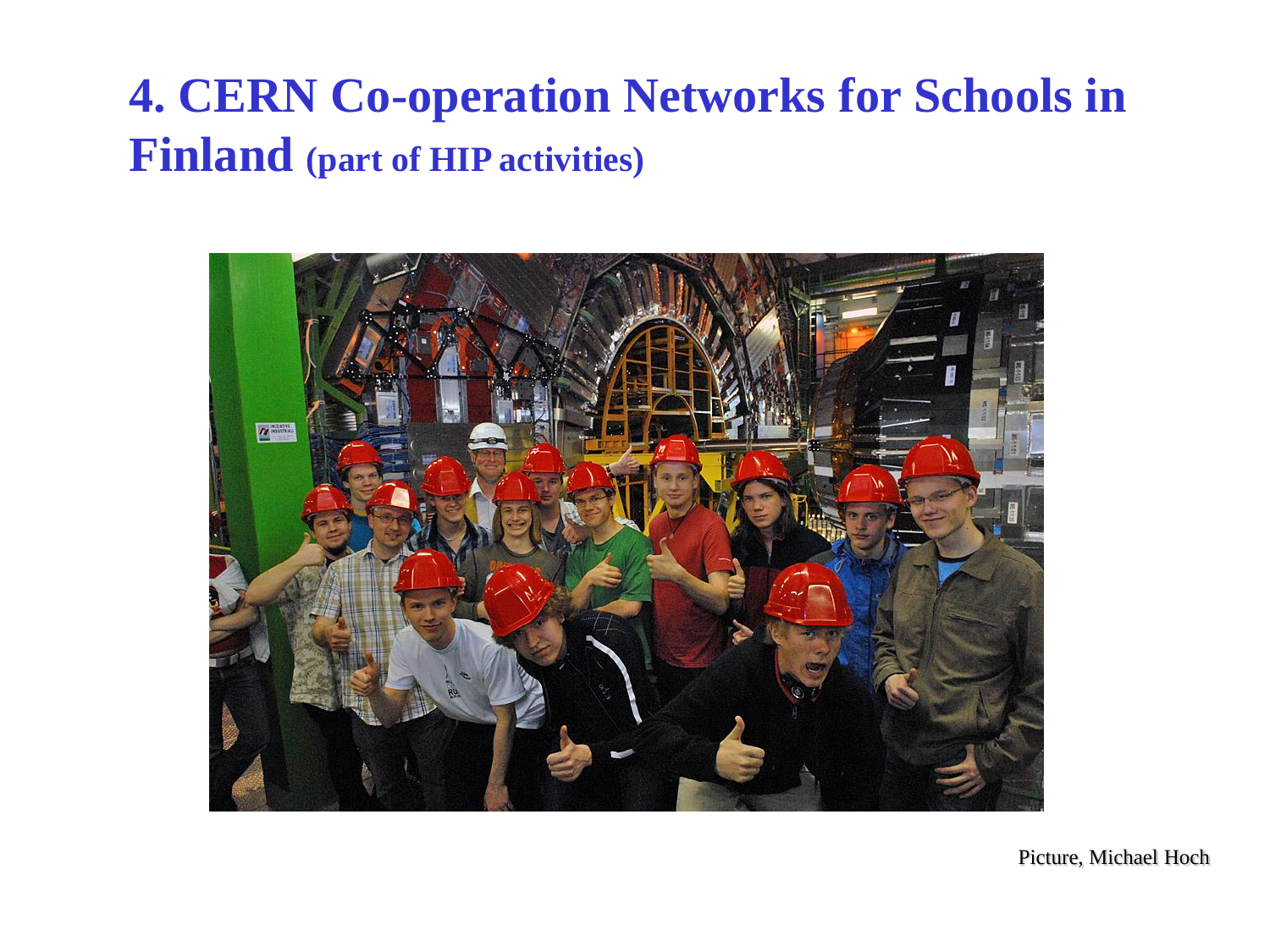### **Structure of two CERN co-operation networks for schools in Finland**

### **Co-operation network for Finnish speaking schools**

- Physics teacher program, 5 days at Cern, 2001-, *320 teachers*
- School principal and tutor program, 2 days at Cern, 2004-, *70 teachers*
- 1 day visits to Cern, *80 teachers*
- Student program, 3 days at Cern, 2000-, *3500 participants, including also 210 physics teachers who have not participated to the teacher programs above.*

#### **Co-operation network for Swedish speaking schools**

- Physics teachers, principals and tutors participate to the Finnish speaking network program
- Student program 2 days at Cern, 2005-, *400 participants*

### **Until now 680 teachers have studied at CERN**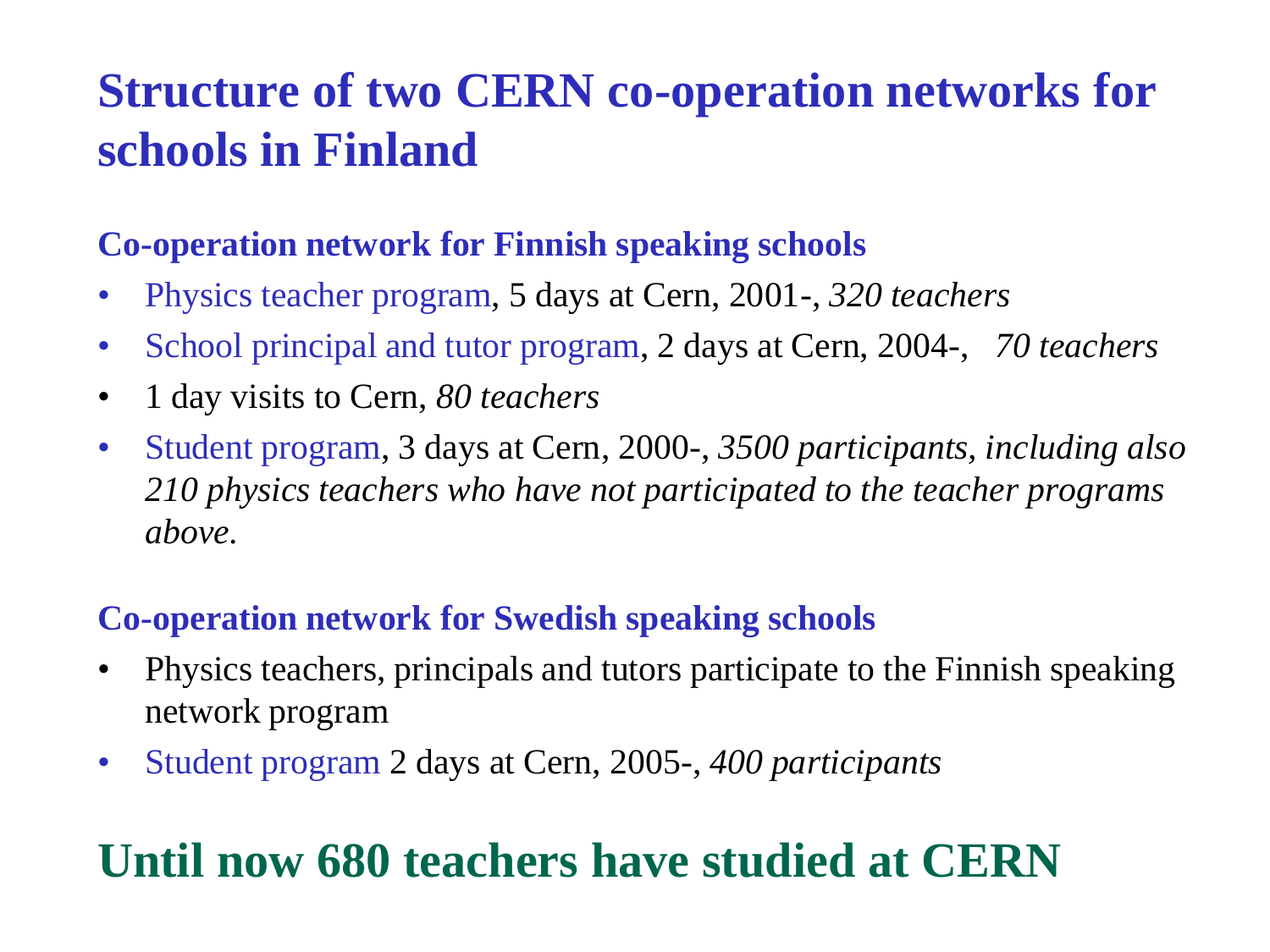## Cities of participating schools



The School Networks are open

Program is very popular

**Involving 75%**  of high schools

**Less than 60%**  of applying local school networks can be selected annually to study at CERN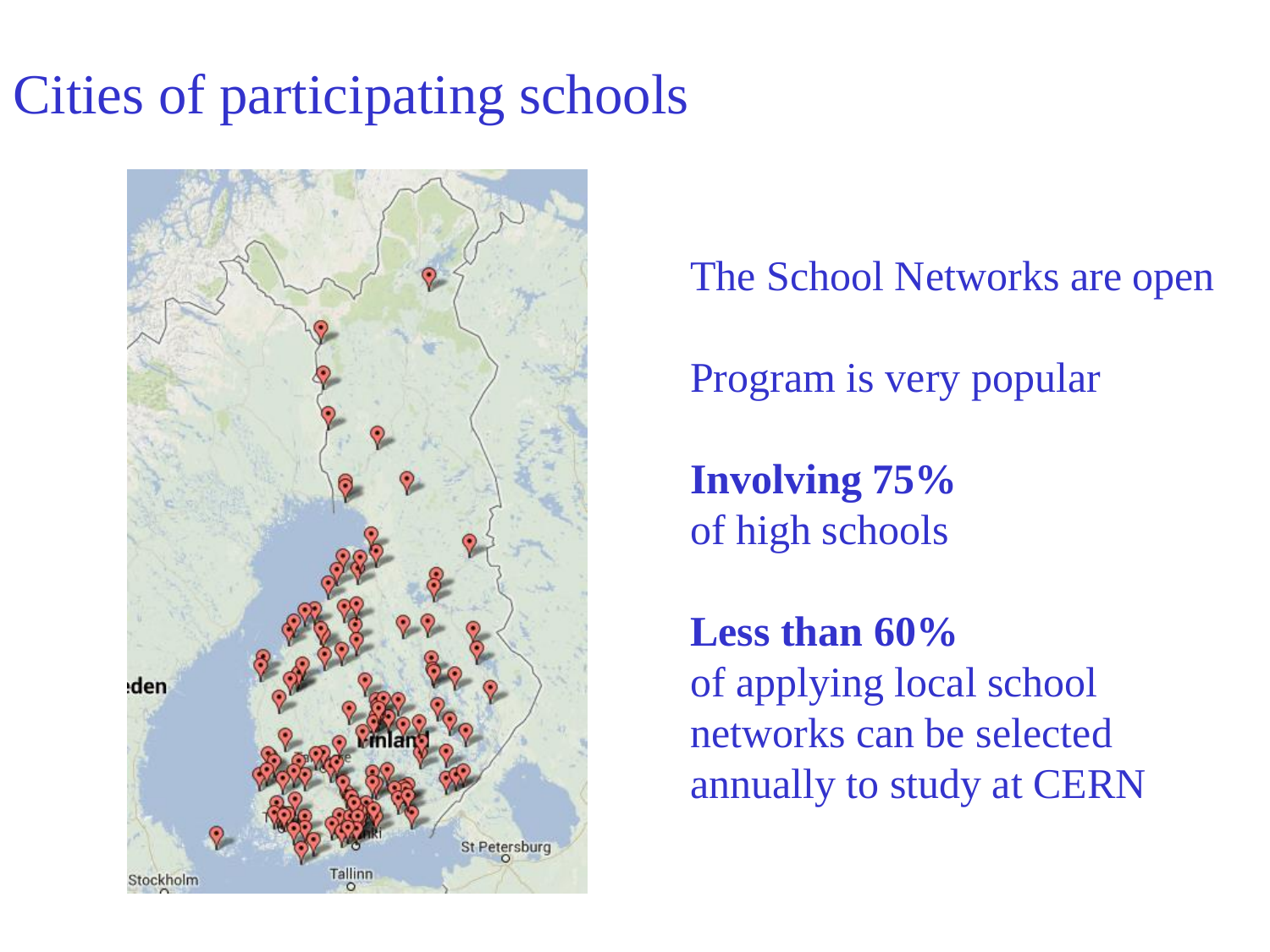### **High-lights**

- **Two CERN Co-operation Networks for Schools in Finland** (Finnish and Swedish speaking), since 2000
	- **Involving 75% of high schools** and more than 50 partners,
	- In-service training for teachers and students at CERN
	- 500 articles and interviews in more than 150 different media
- **\* New status for physics teaching in high schools**
	- New optional physics courses and science learning programs,
	- Motivate, deepen, expand and set objectives
	- Inspiring teachers starting new programs
		- 14 new international science learning projects and 3 national projects by using the same learning model

### • **\*Positive impact to school development in general**

- The CERN Co-operation Networks have made schools
	- equal, well-known and more attractive
- Teachers' work has became more rewarding
- \* Source: Writen feedback from participating teachers